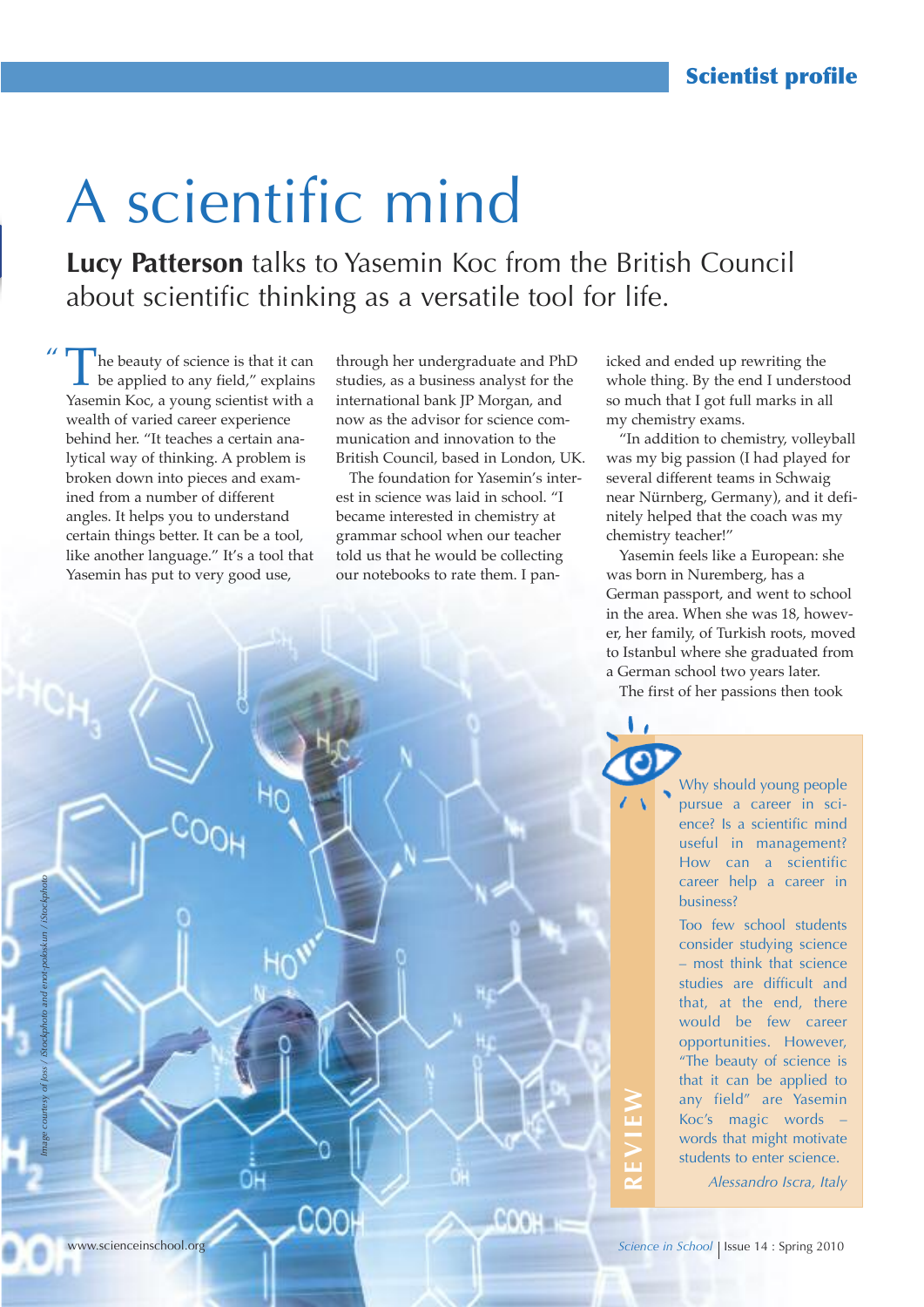*Images courtesy of Yasemin Koc*



Yasemin (second from the right) as a panel speaker on the Arab science and technology strategy at a conference in Cairo, Egypt

Yasemin fencing



her to the Vienna University of Technology w1 , Austria, to study physical and analytical chemistry, and across the Atlantic for a master's degree at MIT<sup>w2</sup> in Boston, USA, analysing synthetic spider silk in a materials lab. Her next stop was London, UK, where she did a fiveyear PhD in nanotechnology at Imperial Collegew3 (to take nanotechnology to the classroom, see Harrison, 2006, and Mallmann, 2008). "At the time, in 2003, nanotechnology was the hottest science field to enter. I contacted professor Andreas Manz, a pioneer in the field, and started my project in his lab soon after."

Yasemin developed a diagnostic tool, the top-secret details of which are now patented by the American company that funded her research (Benninger et al., 2006). The handheld device (similar to an airport metal detector) uses microfluidics nanotechnology to detect a disease in the saliva of an infected person: the person being tested spits on the device,

which returns a result in less than one minute.

After completing her PhD, Yasemin decided to change tack a little, becoming a business analyst for JP Morganw4 . There, she used her problem-solving skills as a scientist to analyse businesses – how they are organised, how they communicate and how they handle data – and tried to find ways to make them more efficient. "Banks love taking on scientists since they have the ability to think analytically. You present them with a problem, they divide it into its individual components, investigate where the problem might lie, and find an efficient solution."

One year later, Yasemin was again ready for a new challenge. Her current job is the advisor for science communication and innovation to the British Council w5 , an international cultural relations organisation promoting British culture and education opportunities globally. As part of the science team, Yasemin works on several

programmes designed to build collaborations with and between scientists, and to encourage discussion and exchange between science and society.

"I find my job immensely inspiring, as its main purpose is to connect: we connect the scientists with each other, scientists with policymakers, scientists with society. We want to enable scientists to make a real change."

How does Yasemin spend a typical day? This turned out to be a question that she happily found somewhat difficult to answer: "A day-to-day description of my job would be difficult because it varies so much – which is basically what makes my job so amazing! One day I might attend a meeting with the Royal Society<sup>w6</sup> to discuss a series of science policy seminars we are planning to run. For example, at the moment I am working with our South African offices on a science policy seminar discussing food, bringing together scientists, policy makers, students and people from